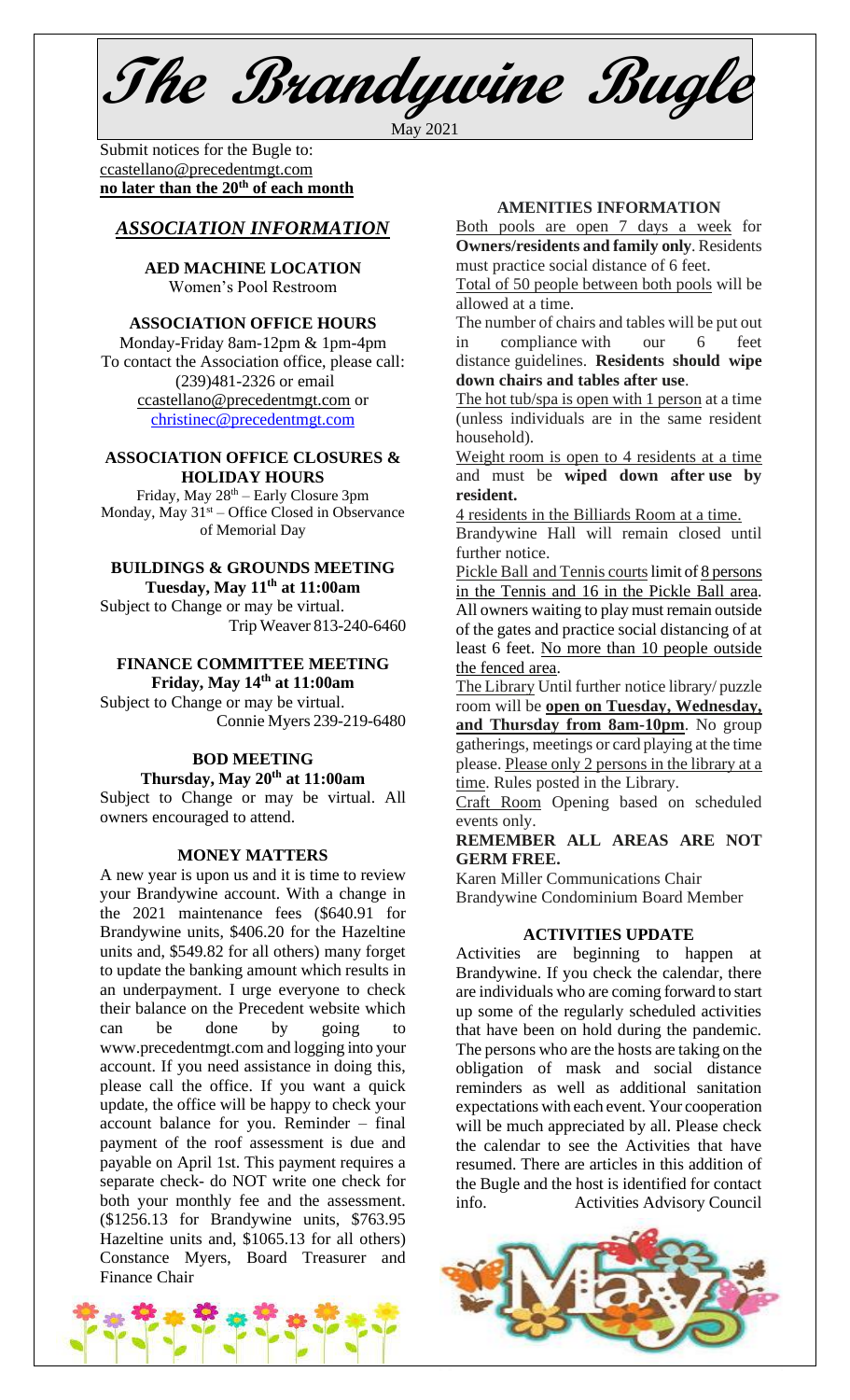# **OPEN TENNIS FOR RESIDENTS**

**Mondays, Wednesdays & Fridays, at 8:00am** Offers all resident tennis players an opportunity to play, have fun, and get healthy exercise. If you have "rust" from not being in the game of late, we will provide the remedy. Do not hesitate to just show up but if you do have questions, Jack Sheils at 239-985-7083 would be happy to try to provide answers.

## **RETURN OF YOGA & LOW IMPACT AEROBICS IN THE CLUBHOUSE**

Aerobics: starting **May 10<sup>th</sup> & 13<sup>th</sup>**, meeting on Mondays and Thursdays at 9am in the Clubhouse. Using social distancing and routine CDs: Richard Simmons and Leslie Sansone. Yoga: starting **May 10th**, meeting on Mondays at 3pm in the clubhouse. A second day will be scheduled later. Using CD: Susan Winter Ward For the Young at Heart. It is recommended to bring your own yoga mat. Please call Elizabeth Phelps 239-275-5384 if interested in participating.

## **BOCCE**

**Mondays & Thursdays, at 9:30am** Brandywine's Bocce Ball Club thanks everyone for their support. Please check for more information and photos on the blog at https://brandywinebocce.sport.blog/ Come out to play bocce with the Club members and others. Everyone is welcome!

## **MAHJONGG**

#### **Wednesdays at 12:30pm**

Welcome back-Mahjongg ladies!! We will be meeting on WEDNESDAYS 12:30-3pm play time. Wear your mask, bring your card and the fun begins. Meeting room is TBD. Please contact Kay Wyatt if you have any questions. (239)322-4208.

# **SENIOR YOGA Wednesdays & Fridays at 3pm**

Join us on the Tennis Porch for Breathwork: technique to affect breathing patterns, physical & mental health, Yoga: focus on strength, flexibility, & range of motion, Stretching: improve overall fitness, posture & ability to perform daily activities. Please bring Yoga Mat and water. Call Donna Johnson with any questions. (386)804-0481.

# **SINGLES' CLUB Thursday, May 6 th at 6:00pm**

Happy Mother's Day! Our April trip was to Corkscrew Swamp Sanctuary in Naples. It was a treasure trove of natural beauty. The 2.25 mile hike on the boardwalk did not disappoint. Beautiful trees provided a natural canopy for comfort. Interspersed, we spotted bromeliad, iris, and other flora and fauna. Some examples of the latter were a snake, raccoons, multiple varieties of colorful birds, and alligators. Some species blended into the landscape, while others gave a sharp contrast. Very interesting topography. We went to Mel's, in Bonita Springs, for lunch- always reliable and good. Four our May meeting, please bring your new ideas researched prior to our meeting. Also, bring calendar/ planner to avoid scheduling conflicts. The meeting takes place poolside, weather permitting. If not, we will meet at 1246 Hazeltine Dr, where you will need to BYO chair and refreshment. Hope to see some new faces from the Social.

Singles Social:

This is an update for the Singles Social, which was held on April  $7<sup>th</sup>$ . In addition to the six people who usually attend our meetings and/or functions, we have eight new guests, both male and female. Food was provided by Rosati's Pizza- delicious! We ordered six different varieties, including gluten free, salad, chocolate chip and oatmeal cookies. Everyone had to BYOB. The pizza was personally served by me and other member of our club to comply with CDC guidelines. I believe that the event was a success and I hope to have more of these. Dianne Truslow

## **HELP IS NEEDED FOR THE REMEMBRANCE GARDEN AT BRANDYWINE Monday, May 10th at 6:30pm**

Miss your garden back home? Never had time to get your hands dirty and grow something beautiful in your previous life? Would like to help honor those Brandywine residents we have lost over the years? Ready to get out of the house and just do something!

Brandywine is proud to be one of the few communities in Southwest Florida who maintains a Remembrance Garden plus the care and maintenance is provided 100% by our residents. Beginning in 1998, the Garden is located on South Brandywine across from where Turnberry begins. Take a moment this week and walk through the Garden and see how beautiful it truly is.

We are in need of some volunteers to help maintain and oversee the Remembrance Garden. A team of dedicated residents who have taken care of the Garden for many years feel that is time to pass their gloves and rakes on to other Brandywine neighbors. Just a few hours a month will be required. All you need to bring is a pair of gardening gloves and a bottle of water. We have several master gardeners who will be delighted to help guide us.

To learn more about getting involved, please join us May 10 on the Tennis Building Lanai. The meeting will be no longer than 1 hour and will start at 6:30. If you have any questions or thoughts, please give Nancy Weaver a call at 813-380-1500 or Ann Gergar at 248-891-0837.

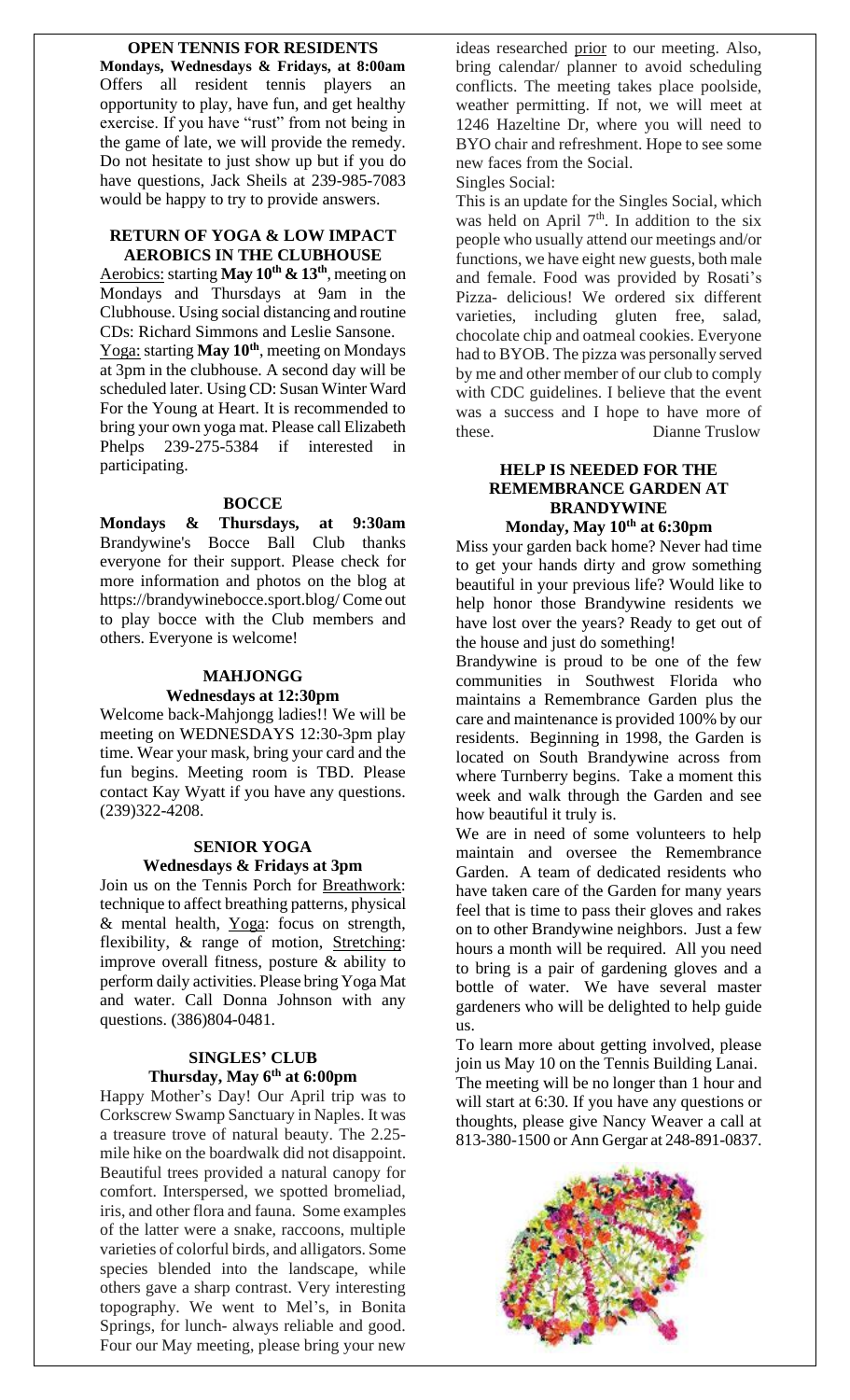## **THE BRANDYWINE BOCCE & SOCIAL CLUB BARBECUE Saturday, May 22nd at 4:00 pm**

A hot dog and hamburger barbecue will take place on Saturday May 22nd from 4:00PM to 6:30PM on the enclosed pool deck, BWH breezeway and bocce court (Java Plum Tree) area; all residents are invited to attend. Social distancing and sanitizing will be enforced by club members. As with all events, those attending will be at their own risk. The sign up will be on Monday May 10th with a secondary sign up on Monday May 17th in the breezeway of BWH. Hamburgers will cost \$6.00 each, Cheeseburgers are optional, and Hot Dogs will cost \$3 each or two for \$5. Condiments will be provided. This BYOB event is presented by **The Brandywine Bocce & Social Club**.

# **MEMORIAL DAY AT BRANDYWINE**

On Monday, May 31 Americans across the country will remember the brave men and women who gave their lives for our country. Brandywine has several things planned as a way to remember those who have sacrificed themselves for our freedom.

3:00 on Monday is the National Moment of Remembrance. To show our support, we would like as many people as possible to join us at the front of the clubhouse where we will have a short ceremony next to the American Flag. If you cannot come to the clubhouse, please stand in your driveway as we salute our fallen.

*"I believe our flag is more than just cloth and ink. It is a universally recognized symbol that stands for liberty, and freedom. It is the history of our nation, and it's marked by the blood of those who died defending it."*

*Quote by John Thune*

*" I only regret that I have but one life to lose for my country."*

*Quote by Nathan Hale*

*"What I can do for my country, I am willing to do."*

*Quote by Christopher Gadsden*

To honor all of our residents who have served in the military, we would like to recognize and thank you by placing an American Flag in your front yard on Memorial Day. We know that Brandywine is blessed to have many proud veterans residing in our community. Please call Nancy Weaver at 813-380-1500 so that we can make sure you receive your proper recognition and receive a flag. We will also be placing an American flag in our Remembrance Garden on that day.

If anyone has a chance on Sunday evening, May 30, please turn on the TV and watch a wonderful Memorial Day concert which is presented each year on PBS. Time for the concert is 8:00EST.

## **WOMENS ASSOCIATION**

We will not be having a meeting until October. Karen Miller 239-481-3790

## **COMMUNICATION COMMITTEE**

The following people are on the new communications committee. Please contact them with any issues and concerns you may have.

Ann Bastian- [amb1248@yahoo.com](mailto:amb1248@yahoo.com)

Phyllis Cipolloni- [cipll@aol.com](mailto:cipll@aol.com) Diane Jarke- deejim1319@yahoo.com Rosemary King- rmdking1519@gmail.com Karen Miller- [drm1335@aol.com](mailto:drm1335@aol.com)

## **NEW RESIDENTS**

Let's welcome these lucky people joining us in "paradise". **-Jo-Ann & Shannon Goessling, 1373 N. Brandywine Cir. -Jack & Carolyn Freeman, 1315 Medinah Dr. -Brian & Antoinette Banda, 1255 Broadwater Dr.**

## **IN MEMORIAM**

We lost a cherished resident in April: Ted Abiva Dennis Finder

## **AED COMMITTEE VOLUNTEERS**

The Board is looking for volunteers to join the AED committee. If you are interested, please email the Association Office at [ccastellano@precedentmgt.com](mailto:ccastellano@precedentmgt.com) or drop off your written request to the office.

# **LUNCH BUNCH**

Where: Doc Ford's Restaurant 708 Fisherman's Wharf. Fort Myers Beach, Fl 33931 When: Friday, May 21 Time: 11:30 Dress: Nice Casual May is a time where many neighbors head north for the summer months and the fulltime residents look forward to some special events. We are currently gearing up for a top favorite, Lunch Bunch. It is a monthly program(May-September) which occurs on the third Friday of the month. We meet at a different restaurant each time, have some good food, spend time with friends and meet our new neighbors. Cost per person usually ranges from \$16 to \$25 (Food cost are definitely a little higher this year.) On May 21, we will meet at Doc Ford's

restaurant on Ft. Myers Beach. The restaurant is right before the Ft. Myers Beach bridge so traffic isn't really a big issue. Think about offering a ride to a newcomer on your street and making them feel welcomed. We will be seated in an open-air, covered porch with an incredible view of the water and boats. There are fans but a nice gulf breeze can usually be found. Menu will be set but lots of options to choose from. Doc Ford's Restaurant allows only 40 diners in this area due to Covid Restrictions, so there will be no exceptions.

To make reservations, please call Nancy Weaver at 813-380-1500 or Gail McCluer at 239-292-8764. Deadline to reserve your spot is Monday, May 17 but please remember only 40 get to enjoy a great time.